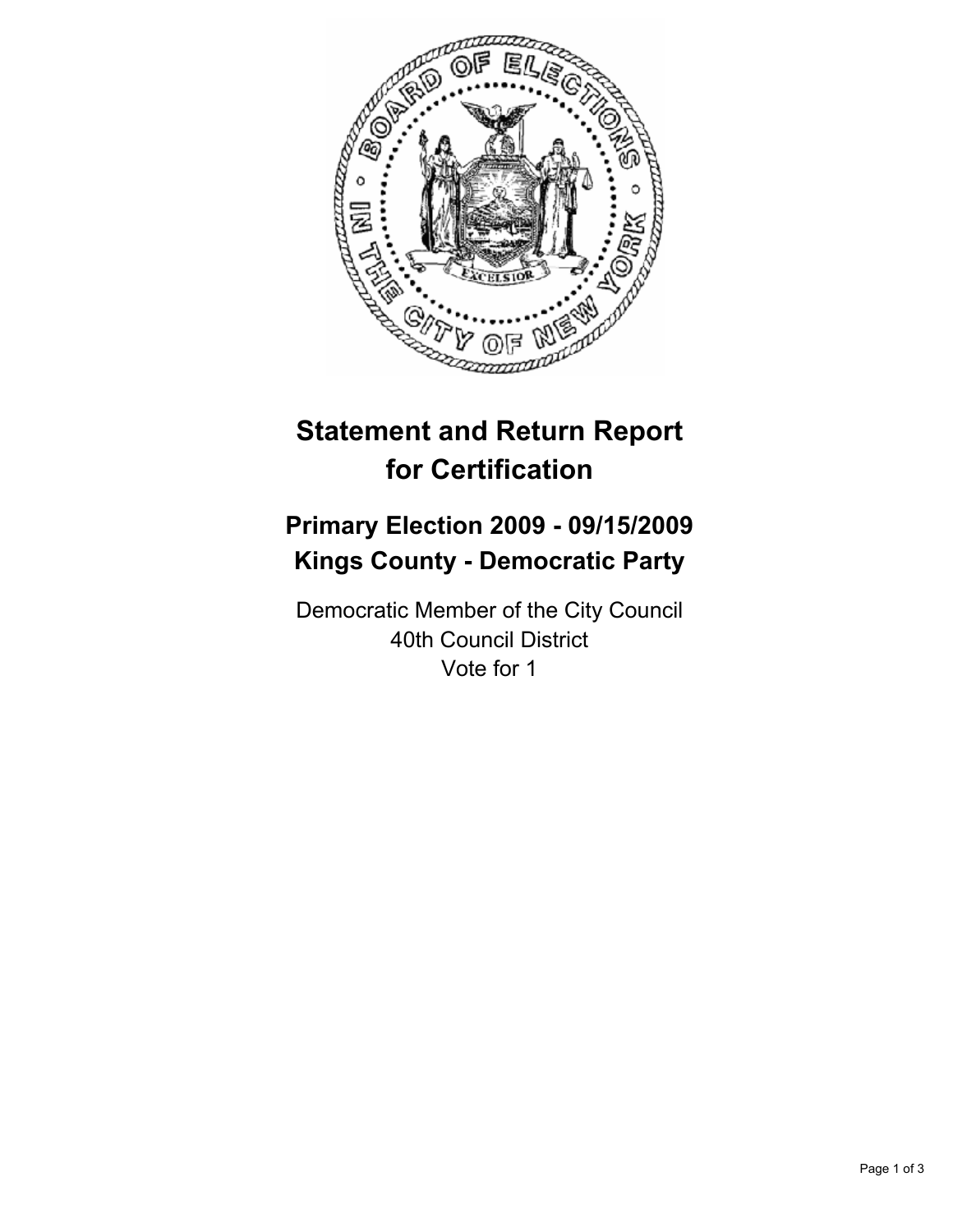

# **Assembly District 42**

| <b>EMERGENCY</b>      | 31    |
|-----------------------|-------|
| ABSENTEE/MILITARY     | 89    |
| AFFIDAVIT             | 29    |
| <b>MATHIEU EUGENE</b> | 1,802 |
| ROCK H HACKSHAW       | 395   |
| L RICKIE TULLOCH      | 645   |
| <b>Total Votes</b>    | 2.842 |

#### **Assembly District 43**

| <b>Total Votes</b>        | 2.678 |
|---------------------------|-------|
| LAMONT YRESTON (WRITE-IN) |       |
| L RICKIE TULLOCH          | 642   |
| ROCK H HACKSHAW           | 487   |
| <b>MATHIEU EUGENE</b>     | 1,548 |
| AFFIDAVIT                 | 41    |
| ABSENTEE/MILITARY         | 98    |
| <b>EMERGENCY</b>          |       |

# **Assembly District 44**

| <b>EMERGENCY</b>      | 0   |
|-----------------------|-----|
| ABSENTEE/MILITARY     | 34  |
| AFFIDAVIT             | 9   |
| <b>MATHIEU EUGENE</b> | 472 |
| ROCK H HACKSHAW       | 223 |
| L RICKIE TULLOCH      | 212 |
| <b>Total Votes</b>    | 907 |

## **Assembly District 57**

| <b>Total Votes</b>    | 371 |
|-----------------------|-----|
| L RICKIE TULLOCH      | 100 |
| ROCK H HACKSHAW       | 58  |
| <b>MATHIEU EUGENE</b> | 213 |
| AFFIDAVIT             | 3   |
| ABSENTEE/MILITARY     | 4   |
| <b>EMERGENCY</b>      | 0   |

# **Assembly District 58**

| <b>Total Votes</b>     | 27 |
|------------------------|----|
| L RICKIE TULLOCH       | 6  |
| <b>ROCK H HACKSHAW</b> | 2  |
| <b>MATHIEU EUGENE</b>  | 19 |
| AFFIDAVIT              | 0  |
| ABSENTEE/MILITARY      | 0  |
| <b>EMERGENCY</b>       | 0  |